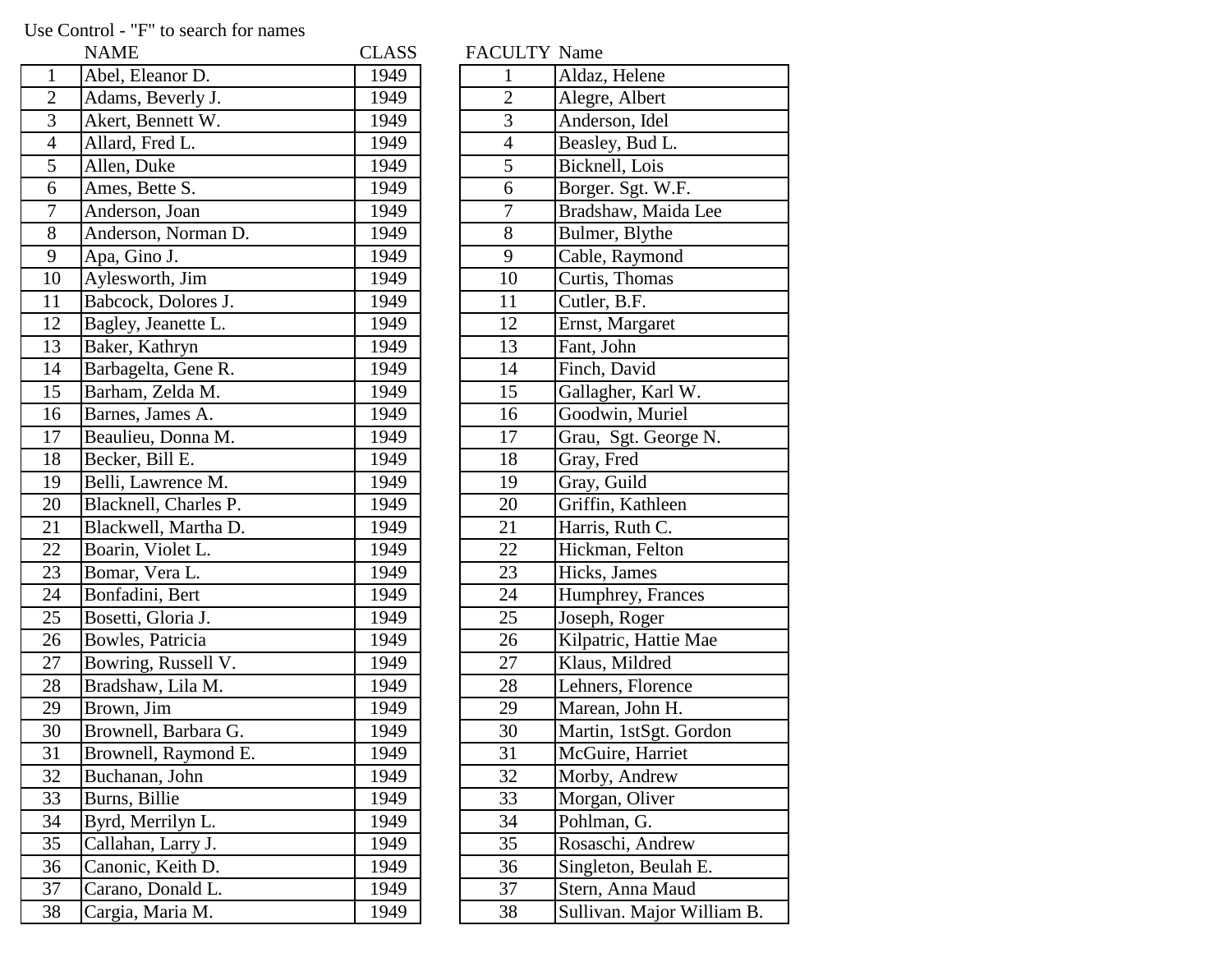| 39 | Carrick, Jack             | 1949 | 39 | Waldren, Evelyn  |
|----|---------------------------|------|----|------------------|
| 40 | Carrigan, Tom R.          | 1949 | 40 | Watt, Marguerite |
| 41 | Carson, Bonnie J.         | 1949 | 41 | Wheeler, Nevada  |
| 42 | Cartlidge, Albert E.      | 1949 | 42 | Wooster, Earl    |
| 43 | Casazza, Blanche R.       | 1949 |    |                  |
| 44 | Casinella, Jack           | 1949 |    |                  |
| 45 | Caswell, Adele            | 1949 |    |                  |
| 46 | Cauble, Donald K.         | 1949 |    |                  |
| 47 | Ceccarelli, Joe           | 1949 |    |                  |
| 48 | Chickeese, Joe            | 1949 |    |                  |
| 49 | Chikami, Mae A.           | 1949 |    |                  |
| 50 | Christani, Betty Victoria | 1949 |    |                  |
| 51 | Cicchese, Joe             | 1949 |    |                  |
| 52 | Cladianos, Katherine      | 1949 |    |                  |
| 53 | Clark, Henry L.           | 1949 |    |                  |
| 54 | Cline, Neil               | 1949 |    |                  |
| 55 | Coates, Dorothy K.        | 1949 |    |                  |
| 56 | Collins, Martin           | 1949 |    |                  |
| 57 | Conradt, Carl F.          | 1949 |    |                  |
| 58 | Corta, Michael E.         | 1949 |    |                  |
| 59 | Creveling, Bette A.       | 1949 |    |                  |
| 60 | Cushing, Barbara J.       | 1949 |    |                  |
| 61 | Daniels, Wayne            | 1949 |    |                  |
| 62 | Darrah, Lee B.            | 1949 |    |                  |
| 63 | Dickinson, Ardith A.      | 1949 |    |                  |
| 64 | Diebold, James W.         | 1949 |    |                  |
| 65 | Dietz, Phil J.            | 1949 |    |                  |
| 66 | Drescher, Waddy L.        | 1949 |    |                  |
| 67 | Driscoll, Greshella A.    | 1949 |    |                  |
| 68 | Du Plantis, Joe           | 1949 |    |                  |
| 69 | Duke, Allen               | 1949 |    |                  |
| 70 | Eckhart, Ronald D.        | 1949 |    |                  |
| 71 | Ender, Joanne             | 1949 |    |                  |
| 72 | Ennore, Thela             | 1949 |    |                  |
| 73 | Ericksen, Victor A.       | 1949 |    |                  |
| 74 | Evans, John B.            | 1949 |    |                  |
| 75 | Farrell, David M.         | 1949 |    |                  |
| 76 | Ferrari, Betty H.         | 1949 |    |                  |
| 77 | Fields Rytting, Butch     | 1949 |    |                  |
| 78 | Finch, Paul               | 1949 |    |                  |

| Waldren, Evelyn<br>39<br>Watt, Marguerite<br>40<br>Wheeler, Nevada<br>41 |               |
|--------------------------------------------------------------------------|---------------|
|                                                                          |               |
|                                                                          |               |
|                                                                          |               |
|                                                                          | Wooster, Earl |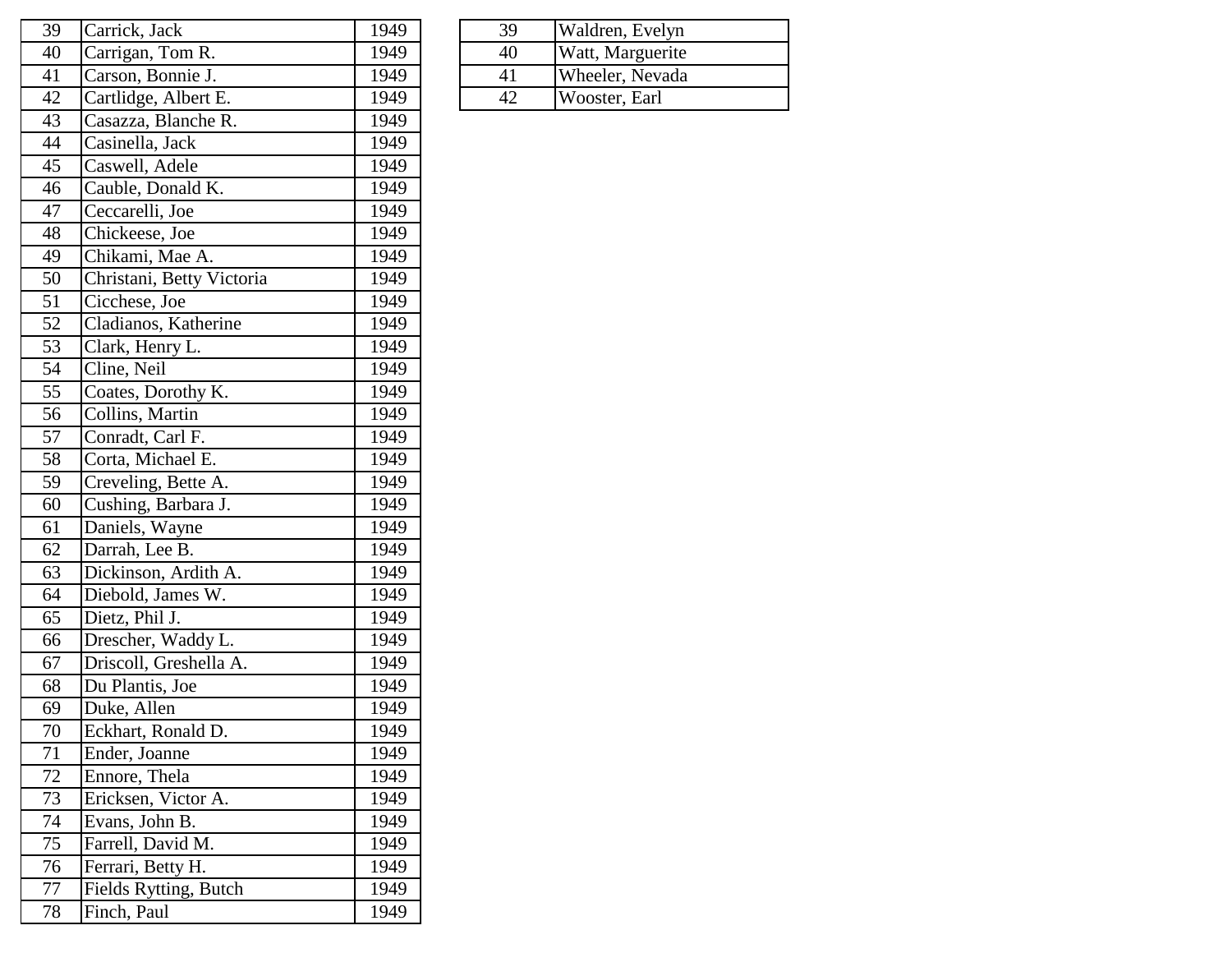| 79  | Forson, Lois R.             | 1949 |
|-----|-----------------------------|------|
| 80  | Fowler, Darrell F.          | 1949 |
| 81  | Fox, Forrest N.             | 1949 |
| 82  | Fox, Maureen                | 1949 |
| 83  | Franchi, Edith I.           | 1949 |
| 84  | Francis, Elizabeth          | 1949 |
| 85  | Francis, Mickey             | 1949 |
| 86  | Franks, Patricia J.         | 1949 |
| 87  | Freeman, William G.         | 1949 |
| 88  | Freidman, Arlene J.         | 1949 |
| 89  | Garcia Jephson, Maria       | 1949 |
| 90  | Garcia, Joe                 | 1949 |
| 91  | Garrett, Marian J.          | 1949 |
| 92  | Garwood, Joanne             | 1949 |
| 93  | Gerry, Thelma A.            | 1949 |
| 94  | Gibson, Samuel C.           | 1949 |
| 95  | Gilbertson, Robert          | 1949 |
| 96  | Giroux, Joseph L.           | 1949 |
| 97  | Glass, Robert L.            | 1949 |
| 98  | Goodale, Patsy Ruth         | 1949 |
| 99  | Green, Joanne               | 1949 |
| 100 | Gregg, Ethel M.             | 1949 |
| 101 | Gritton, Elliott W.         | 1949 |
| 102 | Guerrera, Melvin P.         | 1949 |
| 103 | Hallmark, Deo E.            | 1949 |
| 104 | Hallsted, Frank Earl        | 1949 |
| 105 | Hamlyn, Gwendalyn T.        | 1949 |
| 106 | Hand, Arlan                 | 1949 |
| 107 | Hand, Arlene                | 1949 |
| 108 | Harris, John B.             | 1949 |
| 109 | Hartmann, Richard A.        | 1949 |
| 110 | Haverland, Jackie J.        | 1949 |
| 111 | Hayes, Dolores              | 1949 |
| 112 | Henderson Bright, Sylvia A. | 1949 |
| 113 | Herman, Lester              | 1949 |
| 114 | Herman, Mary                | 1949 |
| 115 | High, Nancy L.              | 1949 |
| 116 | Hilts, Donald R.            | 1949 |
| 117 | Hoagland, Merle             | 1949 |
| 118 | Holt, Patricia J.           | 1949 |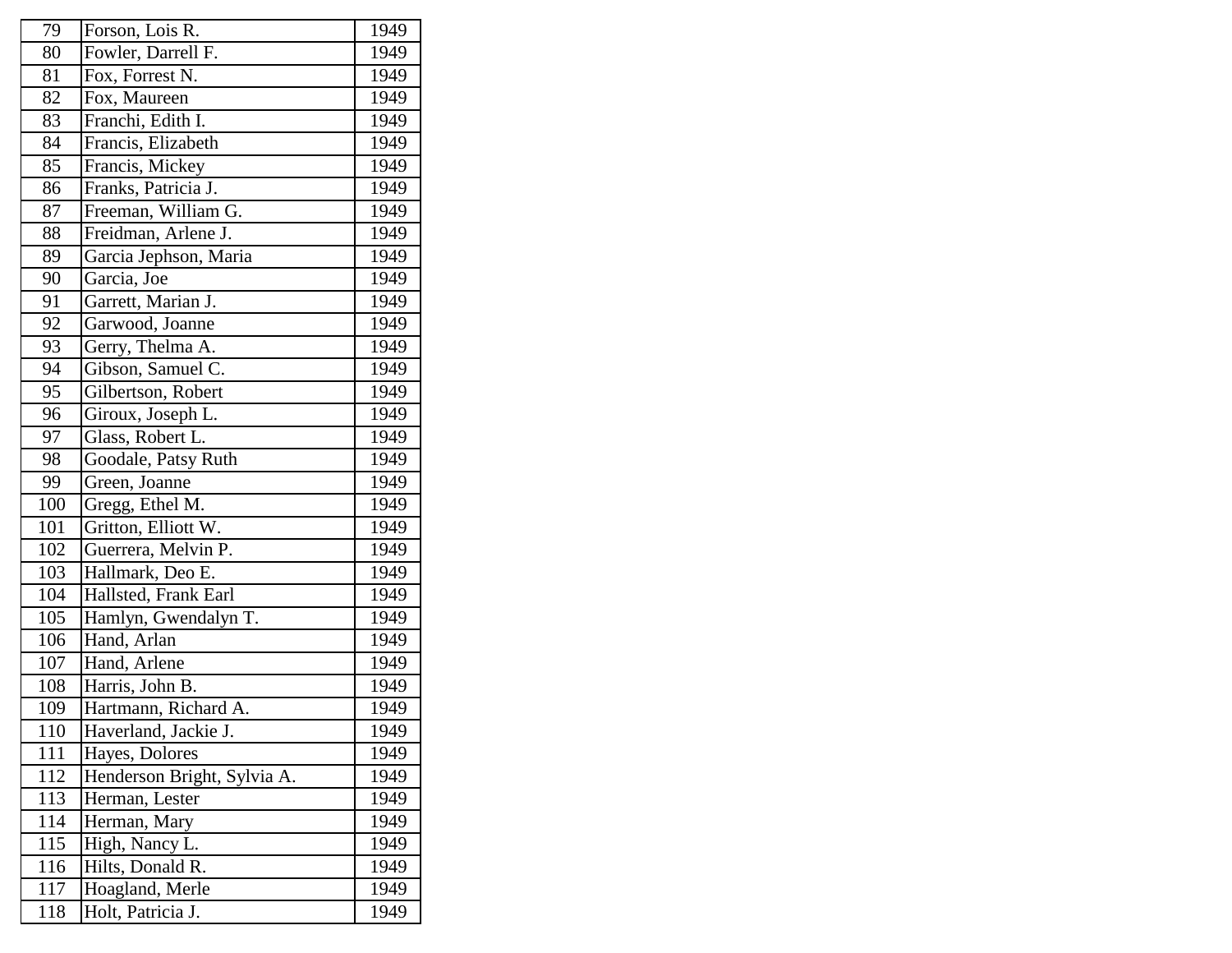| 119 | Hoover, Joyce M.           | 1949 |
|-----|----------------------------|------|
| 120 | Howard Houston, Regina     | 1949 |
| 121 | Howell, Mimi T.            | 1949 |
| 122 | Humes, Clifford            | 1949 |
| 123 | Jacobs, Fay E.             | 1949 |
| 124 | Jee, Stanley B.            | 1949 |
| 125 | Jefferson, Patricia A.     | 1949 |
| 126 | Jensen, Ted E.             | 1949 |
| 127 | Jenson, Kenneth M.         | 1949 |
| 128 | Jeppesen, Grace L.         | 1949 |
| 129 | Johnson Rosasco, Philamena | 1949 |
| 130 | Jones, Barbara L.          | 1949 |
| 131 | Killgore, Elizabeth A.     | 1949 |
| 132 | Landa, Julie J.            | 1949 |
| 133 | Lane, Suzanne A.           | 1949 |
| 134 | Larsen, Rex M.             | 1949 |
| 135 | Lazzari, George S.         | 1949 |
| 136 | Leipold, George H.         | 1949 |
| 137 | Leonesio, Mardelle M.      | 1949 |
| 138 | Leutinger, Norman R.       | 1949 |
| 139 | Lewis, June A.             | 1949 |
| 140 | Lindell, Jack R.           | 1949 |
| 141 | Luis, William H.           | 1949 |
| 142 | Lundy, Roberta             | 1949 |
| 143 | Luwe, Jack F.              | 1949 |
| 144 | Lyons, Jimmy B.            | 1949 |
| 145 | Mack, Doris A.             | 1949 |
| 146 | Maclean, George            | 1949 |
| 147 | Macri, Gloria              | 1949 |
| 148 | Manfredi, Elmer L.         | 1949 |
| 149 | Manson, Gerald             | 1949 |
| 150 | Marker, Bob H.             | 1949 |
| 151 | Marks, Raymond LE.         | 1949 |
| 152 | Martelle, Gloria           | 1949 |
| 153 | Matteucci, Angelo G.       | 1949 |
| 154 | Mayfield, Chester J.       | 1949 |
| 155 | McCarty, Charles L.        | 1949 |
| 156 | McElwain, Dorothy          | 1949 |
| 157 | McEwen, Don D.             | 1949 |
| 158 | McPartland, Sharon K.      | 1949 |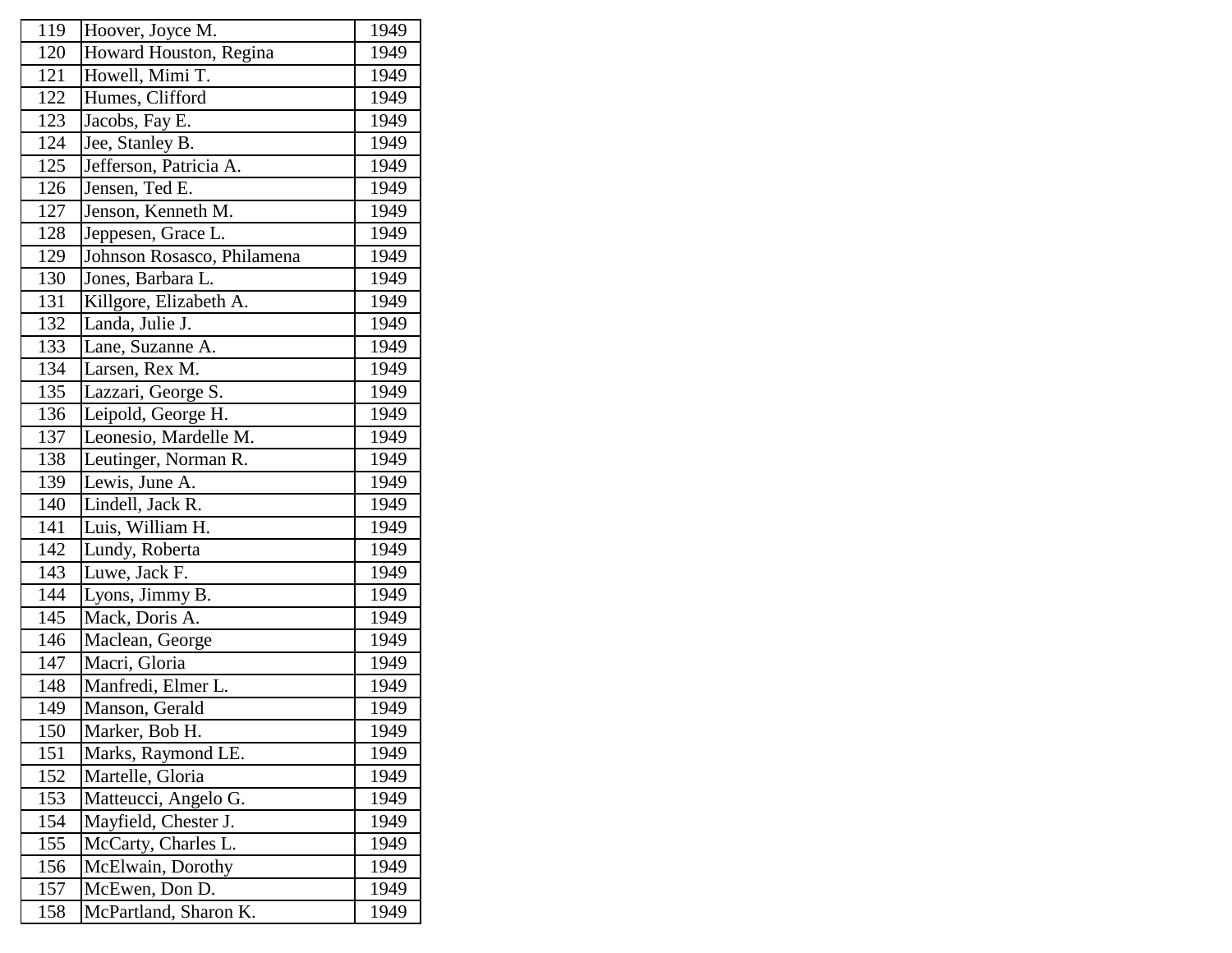| 159 | Meckes, John O.            | 1949 |
|-----|----------------------------|------|
| 160 | Mendiola, Eugene D.        | 1949 |
| 161 | Meyer, Gerald              | 1949 |
| 162 | Miller, Consuelo           | 1949 |
| 163 | Miller, William G.         | 1949 |
| 164 | Monjar, John A.            | 1949 |
| 165 | Moore, Phil                | 1949 |
| 166 | Morrison, Barbara J.       | 1949 |
| 167 | Morrison, Gary C.          | 1949 |
| 168 | Mortara, Virgil F.         | 1949 |
| 169 | Moss Dunkel, Mary          | 1949 |
| 170 | Neal, Arlen                | 1949 |
| 171 | Neuenswander, George Leroy | 1949 |
| 172 | Oehler, Charles F.         | 1949 |
| 173 | Oliva Rafetto, Grace       | 1949 |
| 174 | Oliver, Earl T.            | 1949 |
| 175 | Otteraaen, Earl L.         | 1949 |
| 176 | Panelli, William R.        | 1949 |
| 177 | Parisena, John             | 1949 |
| 178 | Parke, Harriet V.          | 1949 |
| 179 | Parker, Myron O.           | 1949 |
| 180 | Patterson, James A.        | 1949 |
| 181 | Pearl, Lois H.             | 1949 |
| 182 | Pearl, Shirley E.          | 1949 |
| 183 | Pilkington, Harold         | 1949 |
| 184 | Pincolini, Betty Jean      | 1949 |
| 185 | Pratt, David S.            | 1949 |
| 186 | Reichman, Fred W.          | 1949 |
| 187 | Reynolds, Ted              | 1949 |
| 188 | Rhodes, Richard            | 1949 |
| 189 | Rice, David A.             | 1949 |
| 190 | Richardson, Ann            | 1949 |
| 191 | Rippingham, Pat J.         | 1949 |
| 192 | Ritz, Katherine E.         | 1949 |
| 193 | Roeckel, Jim               | 1949 |
| 194 | Rogers, Israel             | 1949 |
| 195 | Rosche, William            | 1949 |
| 196 | Ross, Jim                  | 1949 |
| 197 | Ross, Keith                | 1949 |
|     | Royle, William G.          | 1949 |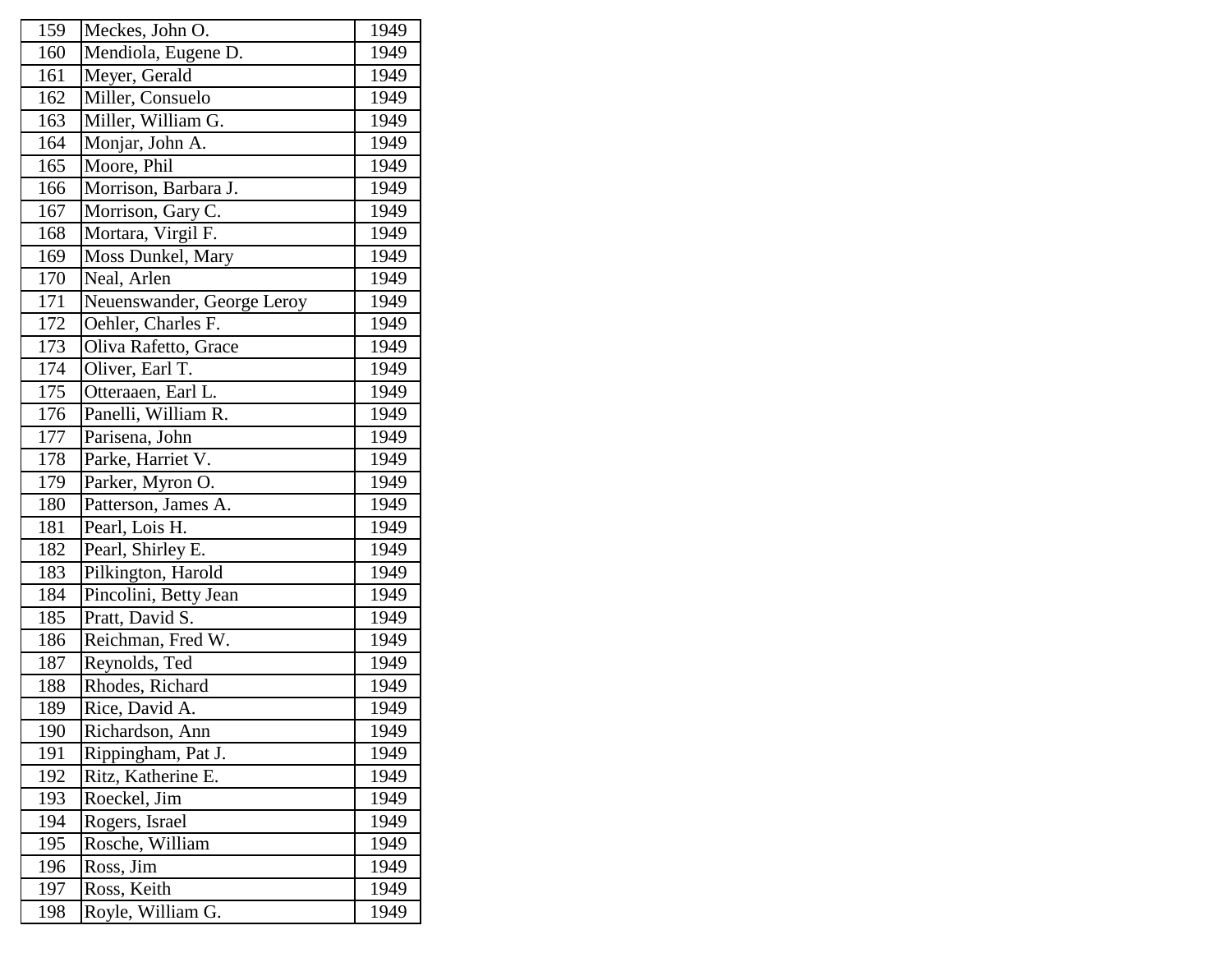| 199 | Sandorf, John L.              | 1949 |
|-----|-------------------------------|------|
| 200 | Sanford, Eula M.              | 1949 |
| 201 | Santina, John S.              | 1949 |
| 202 | Santina, Silvio J.            | 1949 |
| 203 | Scanlon, Patricia A.          | 1949 |
| 204 | Schooley, Russell             | 1949 |
| 205 | Scott, William                | 1949 |
| 206 | Scrivani, John                | 1949 |
| 207 | Scwamb, Fred W.               | 1949 |
| 208 | Seevers, Dallas J.            | 1949 |
| 209 | Shafer, Wayne V.              | 1949 |
| 210 | Sheen, Velma M.               | 1949 |
| 211 | Shimotori, Madeline           | 1949 |
| 212 | Sibbald, Jean                 | 1949 |
| 213 | Skinner, James E.             | 1949 |
| 214 | Smith, William                | 1949 |
| 215 | Snow, Carol L.                | 1949 |
| 216 | Spaletta, Donna A.            | 1949 |
| 217 | Spina, Charles J.             | 1949 |
| 218 | Spoon, Edward C.              | 1949 |
| 219 | Staples, Suzette R.           | 1949 |
| 220 | Stephens Gross, Murlin "Babs" | 1949 |
| 221 | Stosic, Mathelda J.           | 1949 |
| 222 | Street, Mary L.               | 1949 |
| 223 | Sullivan, Charles S.          | 1949 |
| 224 | Summerfield, Wesley           | 1949 |
| 225 | Tarr, Vivian                  | 1949 |
| 226 | Teglia, Aldo                  | 1949 |
| 227 | Thomas, William               | 1949 |
| 228 | Thompson, Lyle M.             | 1949 |
| 229 | Thorton, Margaret J.          | 1949 |
| 230 | Thrailkill, Dell              | 1949 |
| 231 | Traver, Jess                  | 1949 |
| 232 | Trimble, Jim L.               | 1949 |
| 233 | Truex, Audrey                 | 1949 |
| 234 | Tuccori, Leo R.               | 1949 |
| 235 | Tun, Mable                    | 1949 |
| 236 | Vange, June                   | 1949 |
| 237 | Vargas Gomez, Del             | 1949 |
| 238 | Walker, June L.               | 1949 |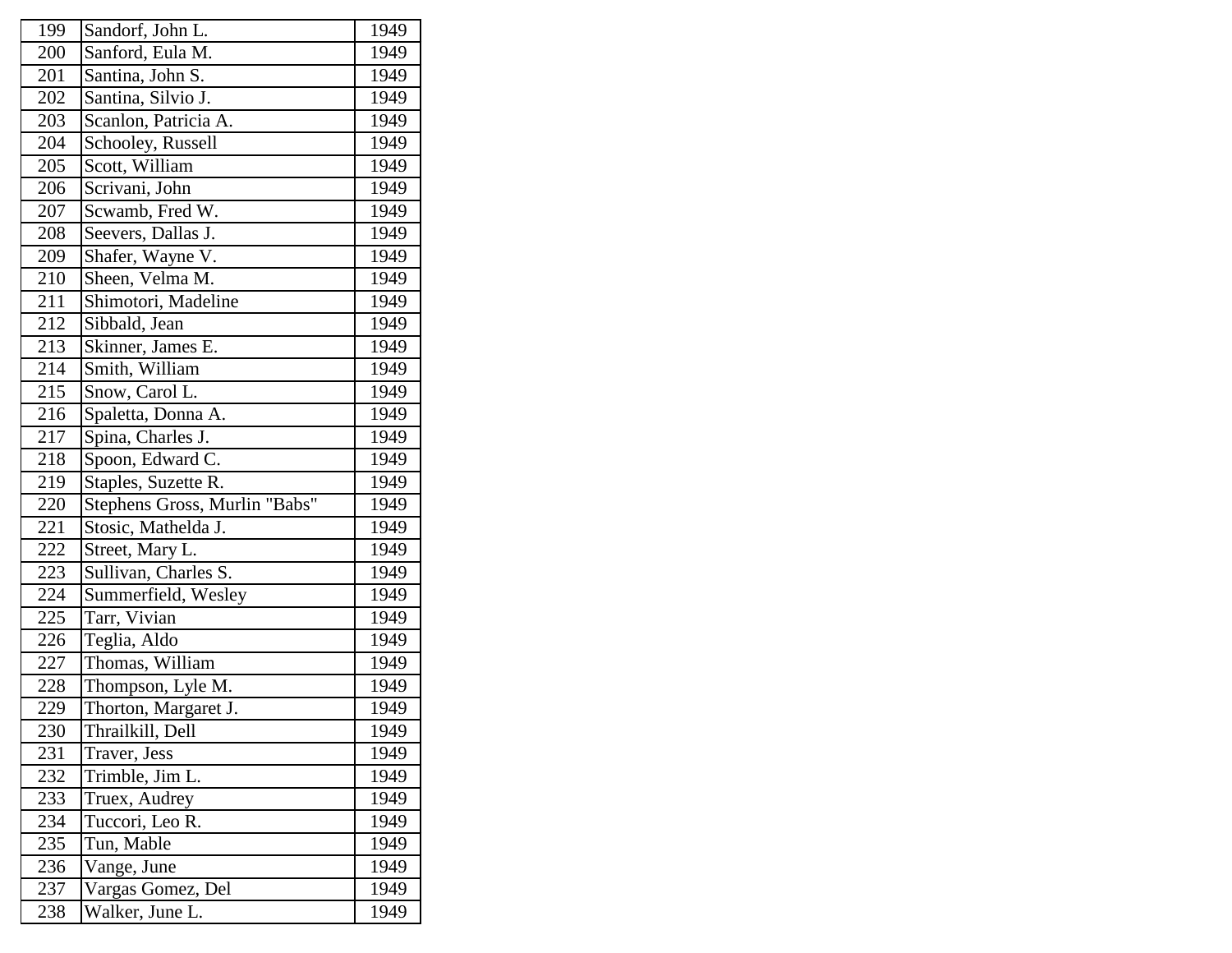| 239 | Ward, Lura J.       | 1949 |
|-----|---------------------|------|
| 240 | Warner, Franklin T. | 1949 |
| 241 | Watkins, Dallas     | 1949 |
| 242 | Wauchope, Sam E.    | 1949 |
| 243 | Wedekind, Lola M.   | 1949 |
| 244 | Weiser, Bud         | 1949 |
| 245 | Weiss, Ralph        | 1949 |
| 246 | Welborne, Betty     | 1949 |
| 247 | West, Donald F.     | 1949 |
| 248 | Weyl, Yvonne J.     | 1949 |
| 249 | White, Fred L.      | 1949 |
| 250 | White, Virginia A.  | 1949 |
| 251 | Wilson, Art         | 1949 |
| 252 | Winkel, Bob         | 1949 |
| 253 | Yetter, Marjorie J. | 1949 |
| 254 | Young, William      | 1949 |
| 255 | Zmack, John         | 1949 |
| 256 | Zolman, Shirley A.  | 1949 |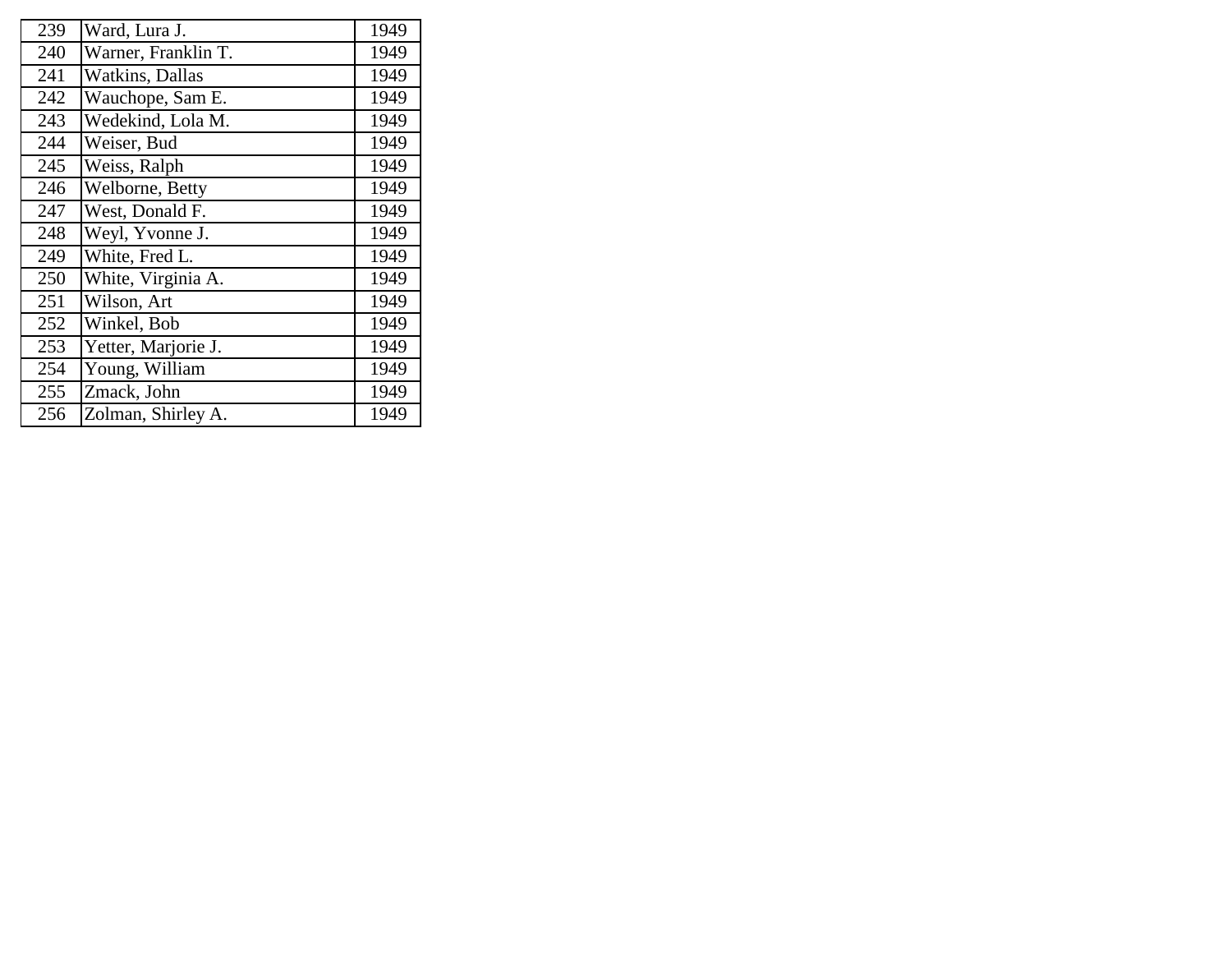Position

| P.E. & Hygiene                                         |
|--------------------------------------------------------|
| Vice Principal                                         |
| History & Civics                                       |
| Head of Boys Athletic Dept.                            |
| Library                                                |
| Military                                               |
| Secretary to Vice Principals                           |
| English                                                |
| History & Dirver's Education                           |
| Math                                                   |
| Drafting & Industrial Arts                             |
| Head of Math Dept.                                     |
| Math & Economic Geography                              |
| English - Head of English Dept.                        |
| Vice Principal                                         |
| Art                                                    |
| Military                                               |
| Drama & P.E.                                           |
| Principal                                              |
| Typing, Shorthand, & Commercial Law                    |
| Head of Modern Language Dept.                          |
| Music                                                  |
| Journalism                                             |
| English                                                |
| Debate, Speech & Drama                                 |
| Bookkeeping & Typing                                   |
| Shorthand, Typing & Economics - Head of Business Dept. |
| English                                                |
| Physics & Electronics                                  |
| Military                                               |
| Secretary to Principal                                 |
| French & Spanish                                       |
| <b>Mechanical Drawing</b>                              |
| Homemaking                                             |
| Speech, History & Economic Geography                   |
| History & Civics                                       |
| English, History & Typing                              |
| Military                                               |